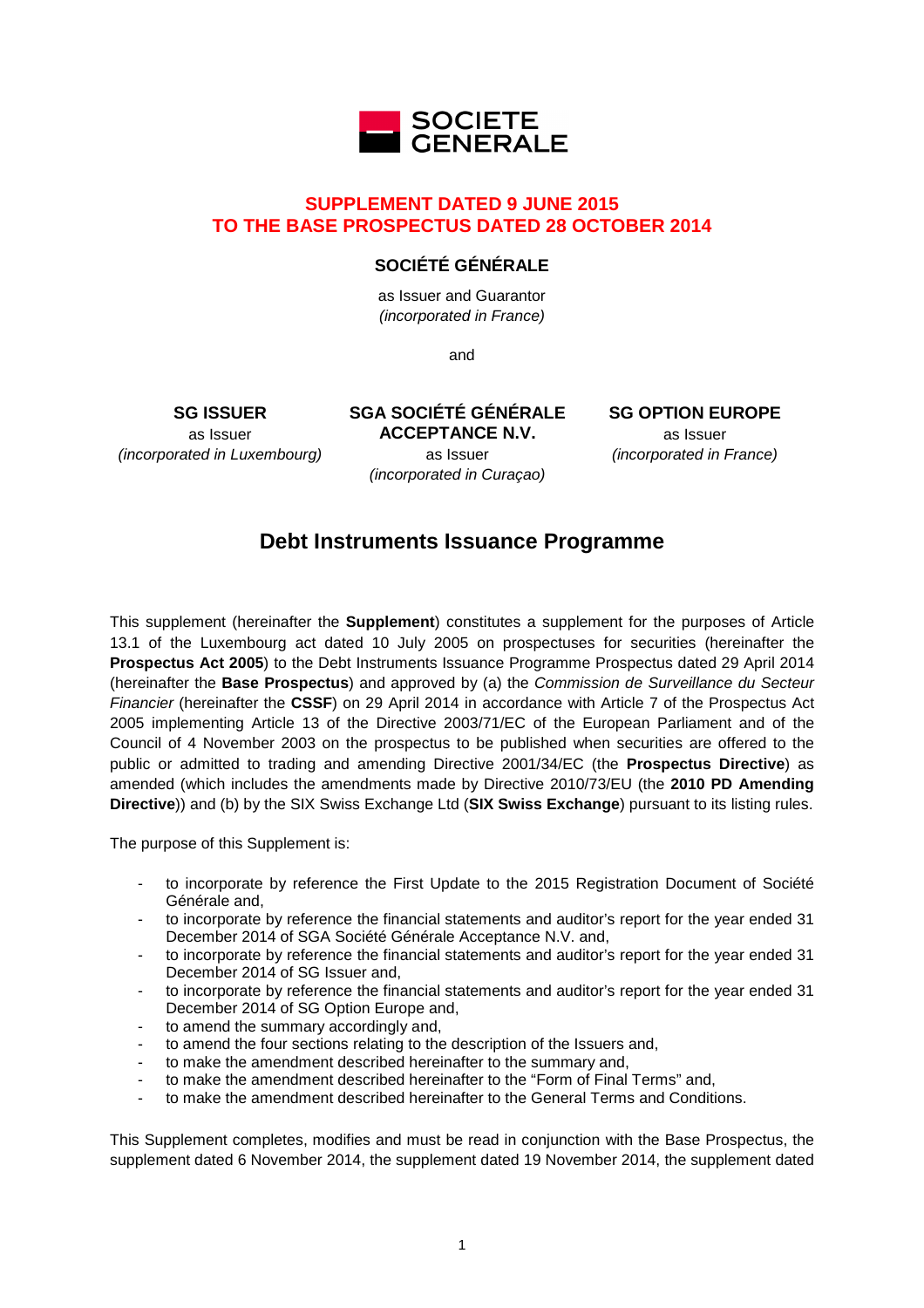18 December 2014 the supplement dated 23 January 2015, the supplement dated 26 February 2015 and the supplement dated 19 March 2015.

Full information on the Issuers and the offer of any Notes is only available on the basis of the combination of the Base Prospectus, the supplement dated 6 November 2014, the supplement dated 19 November 2014, the supplement dated 18 December 2014 the supplement dated 23 January 2015, the supplement dated 26 February 2015, the supplement dated 19 March 2015 and this Supplement.

Unless otherwise defined in this Supplement, terms used herein shall be deemed to be defined as such for the purposes of the relevant Terms and Conditions of the Notes set forth in the Base Prospectus.

To the extent that there is any inconsistency between (i) any statement in this Supplement and (ii) any other statement in the Base Prospectus, the statements in (i) above will prevail.

To the best of the knowledge and belief of each Issuer and the Guarantor, no other significant new factor, material mistake or inaccuracy relating to information included in the Base Prospectus has arisen or been noted, as the case may be, since the publication of the present supplement.

In accordance with Article 13.2 of the Prospectus Act 2005, investors who have already agreed to purchase or subscribe for the securities before this Supplement is published have the right, exercisable within a time-limit of two business days after the publication of this Supplement (no later than 11 June 2015) to withdraw their acceptances.

### **DOCUMENTS INCORPORATED BY REFERENCE**

The following 4 documents which have been previously published or are published simultaneously with this Supplement and have been filed with the CSSF shall be deemed to be incorporated by reference into, and to form part of, this Supplement:

- the English translation of the first update to the 2015 registration document of Société Générale, the French version of which was filed with the Autorité des marchés financiers (hereinafter the **AMF**) on 7 May 2015 under No D. 15-0104-A01, except for (i) the inside cover page containing the AMF visa and the related textbox, (ii) the statement of the person responsible for updating the registration document made by Mr. Frédéric Oudéa, Chairman and Chief Executive Officer of Société Générale, page 65 and (iii) the cross reference table, pages 67-71 ;

- the English version of the financial statements and statutory auditor's report for the year ended 31 December 2014 of SGA Société Générale Acceptance N.V. ;

- the English version of the financial statements and statutory auditor's report for the year ended 31 December 2014 of SG Issuer ;

- the English version of the financial statements and statutory auditor's report for the year ended 31 December 2014 of SG Option Europe.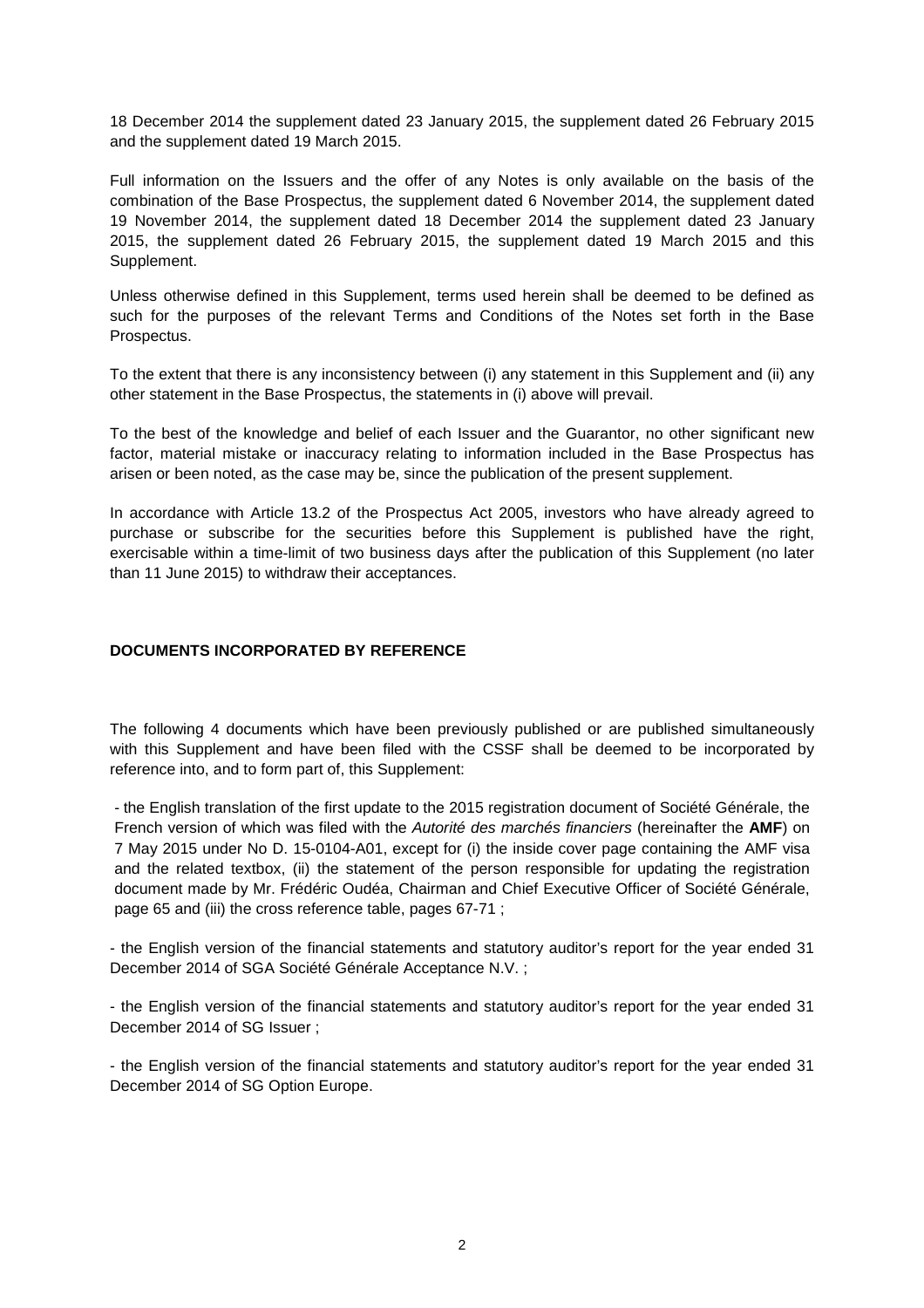# **CROSS REFERENCE LIST RELATING TO SOCIÉTÉ GÉNÉRALE**

References to pages below are to those of the First Update to the 2015 Registration Document of Société Générale.

| <b>RISK FACTORS</b>                                                                                                                    |           |  |
|----------------------------------------------------------------------------------------------------------------------------------------|-----------|--|
| Prominent disclosure of risk factors that may affect the                                                                               | 57-63     |  |
| issuer's ability to fulfil its obligations under the securities                                                                        |           |  |
| to investors in a section headed "Risk Factors".                                                                                       |           |  |
| <b>BUSINESS OVERVIEW</b>                                                                                                               |           |  |
| <b>Principal activities</b>                                                                                                            |           |  |
| A brief description of the issuer's principal activities<br>stating the main categories of products sold and/or<br>services performed; | $31 - 33$ |  |
| An indication of any significant new products and/or<br>activities:                                                                    | $31 - 33$ |  |
| <b>ADMINISTRATIVE, MANAGEMENT AND SUPERVISORY BODIES</b>                                                                               |           |  |
| Names, business addresses and functions in the Issuer                                                                                  | 34        |  |
| of the members of the administrative, management or                                                                                    |           |  |
| supervisory bodies, and an indication of the principal                                                                                 |           |  |
| activities performed by them outside the Issuer where                                                                                  |           |  |
| these are significant with respect to the Issuer.                                                                                      |           |  |
| FINANCIAL, INFORMATION CONCERNING THE ISSUER'S ASSETS AND LIABILITIES,<br><b>FINANCIAL POSITION AND PROFITS AND LOSSES</b>             |           |  |
| INTERIM AND OTHER FINANCIAL INFORMATION (*)                                                                                            | $4 - 30$  |  |
| <b>Balance sheet</b>                                                                                                                   | 22        |  |
|                                                                                                                                        | 21        |  |
| Income statement                                                                                                                       |           |  |

(\*) The interim financial information contained in the First Update to the 2015 Registration Document of Société Générale has not been audited by the issuer's auditors.

The information incorporated by reference that is not included in the cross-reference list, is considered as additional information and is not required by the relevant schedules of the Regulation (EC) 809/2004.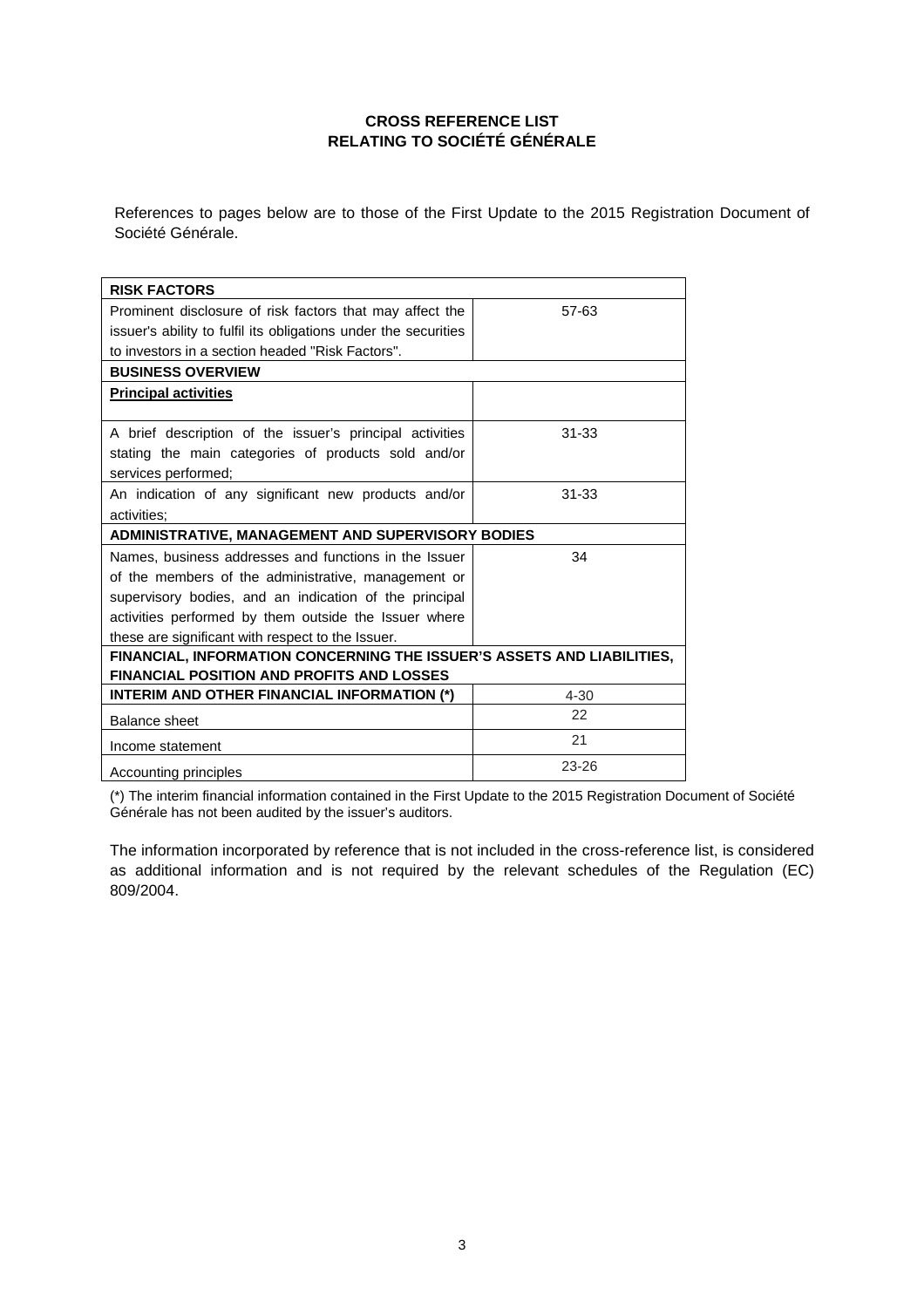# **CROSS REFERENCE LIST RELATING TO SGA SOCIETE GENERALE N.V.**

References to pages below are to those of the financial statements and auditor's report for the year ended 31 December 2014 of SGA Société Générale Acceptance N.V.

| <b>Balance sheet</b>                               |         |
|----------------------------------------------------|---------|
| Income statement                                   | 9       |
| Cash-flow statement                                | 10      |
| Statement in change in equity                      |         |
| Notes to the financial statements                  | 11-28   |
| Accounting principles                              | 12      |
| Free English language translation of the statutory | $2 - 3$ |
| auditor's report                                   |         |

The information incorporated by reference that is not included in the cross-reference list, is considered as additional information and is not required by the relevant schedules of the Regulation (EC) 809/2004.

# **CROSS REFERENCE LIST RELATING TO SG ISSUER**

References to pages below are to those of the financial statements and auditor's report for the year ended 31 December 2014 of SG Issuer.

| Balance sheet                              | 11    |
|--------------------------------------------|-------|
| Income statement                           | 10    |
| Cash-flow statement                        | 13    |
| Statement in change in equity              | 12    |
| Notes to the financial statements          | 14-40 |
| Accounting principles                      | 16    |
| Report of the Réviseur d'Entreprises agréé | 8-9   |

The information incorporated by reference that is not included in the cross-reference list, is considered as additional information and is not required by the relevant schedules of the Regulation (EC) 809/2004.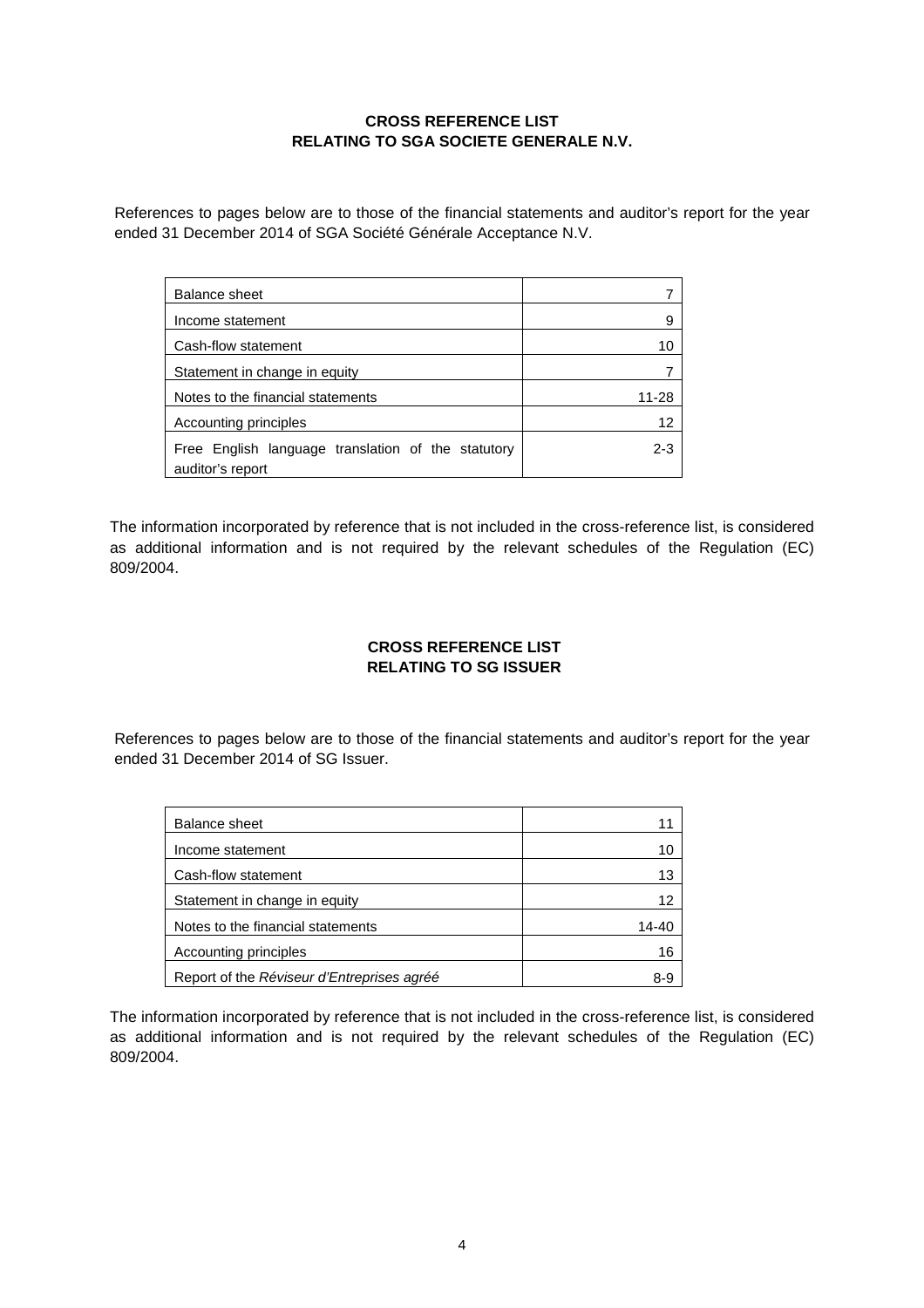# **CROSS REFERENCE LIST RELATING TO SG OPTION EUROPE**

References to pages below are to those of the financial statements and auditor's report for the year ended 31 December 2014 of SG Option Europe.

| Balance sheet                                                          | 8       |
|------------------------------------------------------------------------|---------|
| Income statement                                                       | 11      |
| Cash-flow statement                                                    | 51      |
| Notes to the financial statements                                      | 13-38   |
| Accounting principles                                                  | 13      |
| Free English language translation of the statutory<br>auditor's report | $2 - 4$ |

The information incorporated by reference that is not included in the cross-reference list, is considered as additional information and is not required by the relevant schedules of the Regulation (EC) 809/2004.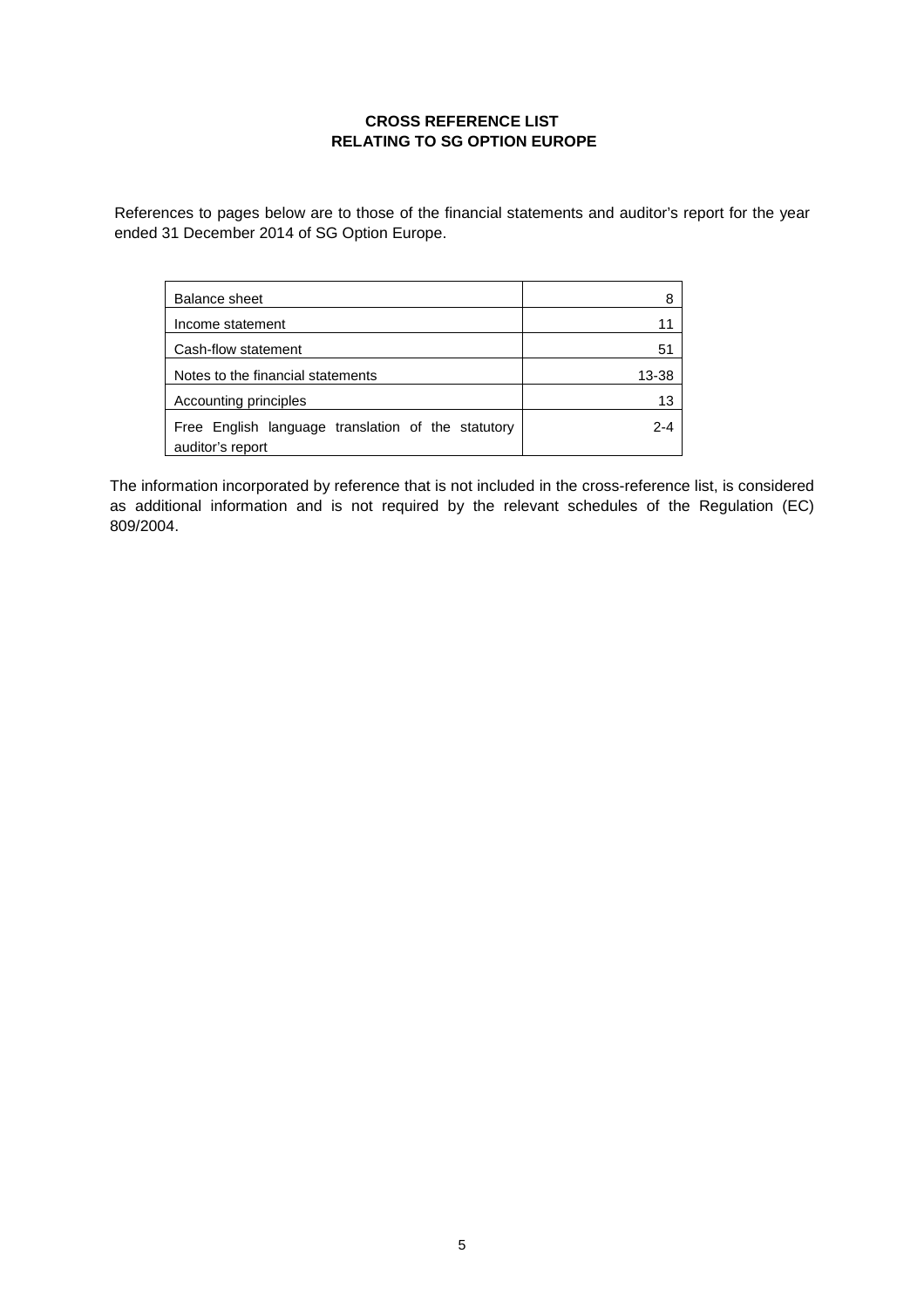### **AMENDMENTS TO THE BASE PROSPECTUS**

#### **1/ Summary**

# **i) Element B.12, in Section B "Issuer[s] [and Guarantor]" of the Summary on pages 7 to 9 of the Base Prospectus, is modified as follows:**

The table relating to the selected historical key financial information regarding Société Générale is deleted and replaced by the following table:

|                                     | Quarter $1 -$<br>2015 | Year ended<br>2014 | Quarter 1-<br>2014 | Year ended<br>2013 |
|-------------------------------------|-----------------------|--------------------|--------------------|--------------------|
|                                     | (non                  | (audited,          | (non               | (audited) (1)      |
|                                     | audited)              | except as          | audited)           |                    |
|                                     |                       | mentionned         |                    |                    |
|                                     |                       | otherwise (*))     |                    |                    |
| Results (in EUR M)                  |                       |                    |                    |                    |
| Net Banking Income                  | 6,353                 | 23, 561            | $5,656$ (*)        | 22,433             |
| Operating income                    | 1,298                 | 4, 557 (*)         | $916$ (*)          | 2,336              |
| before<br>income<br>Net<br>non      | 962                   | $2,978$ (*)        | 239 $(*)$          | 2,394              |
| controlling interests               |                       |                    |                    |                    |
| Net income                          | 868                   | $2,679 (*)$        | 169 $(*)$          | 2,044              |
| <b>French Retail Banking</b>        | 273                   | $1, 204$ (*)       | 291 $(*)$          | 1,196              |
| <b>International Retail Banking</b> | 139                   | 370 $(*)$          | $(343)$ $(*)$      | 983                |
| & Financial Services                |                       |                    |                    |                    |
| Global Banking and Investor         | 522                   | $1,909$ (*)        | 430 (*)            | 1,206              |
| <b>Solutions</b>                    |                       |                    |                    |                    |
| Corporate Centre                    | (66)                  | $(804)$ $(*)$      | (209) (*)          | (1, 341)           |
| Net cost of risk                    | (613)                 | (2, 967)           | $(667)$ (*)        | (4,050)            |
| Cost/income ratio (2)               | 70%                   | 68% (*)            | 72% (*)            | 67.0%              |
| ROE after tax (3)                   | 6.9%                  | 5.3%               | $0.8\%$ (*)        | 4.1%               |
| <b>Tier 1 Ratio</b>                 | 12.4%                 | 12.6%              | 11.8%              | 11.8%              |
| Activity (in EUR bn)                |                       |                    |                    |                    |
| Total assets and liabilities        | 1428.8                | 1,308.2            | 1,265.8            | 1,214.2            |
| <b>Customer loans</b>               | 346.9                 | 344.4              | 318.6              | 332.7              |
| <b>Customer deposits</b>            | 340.5                 | 349.7              | 315.8              | 334.2              |
| Equity (in billions of euros)       |                       |                    |                    |                    |
| Group shareholders' equity          | 57.2                  | 55.2               | 51.1               | 50.9               |
| Total consolidated equity           | 61.0                  | 58.8               | 54.1               | 54.0               |
| Cash flow statements (in            |                       |                    |                    |                    |
| billions of euros)                  |                       |                    |                    |                    |
| Net inflow (outflow) in cash        | <b>NC</b>             | (10, 183)          | <b>NC</b>          | (981)              |
| and cash equivalents                |                       |                    |                    |                    |

(1) Items relating to the results for 2013 have been restated due to the implementation of IFRS 10 & 11.

(2) excluding the revaluation of own financial liabilities and DVA

(3) Group ROE calculated on the basis of average Group shareholders' equity under IFRS (including IAS 32-39 and IFRS 4), excluding unrealised capital losses and gains except for translation reserves, deeply subordinated notes, undated subordinated notes and after deduction of interest payable to holders of these notes.

(\*) Note that the data for the 2014 financial year have been restated, on 31.03.2015, due to the implementation on January 1st, 2015 of the IFRIC 21 standard resulting in the publication of adjusted data for the previous financial year.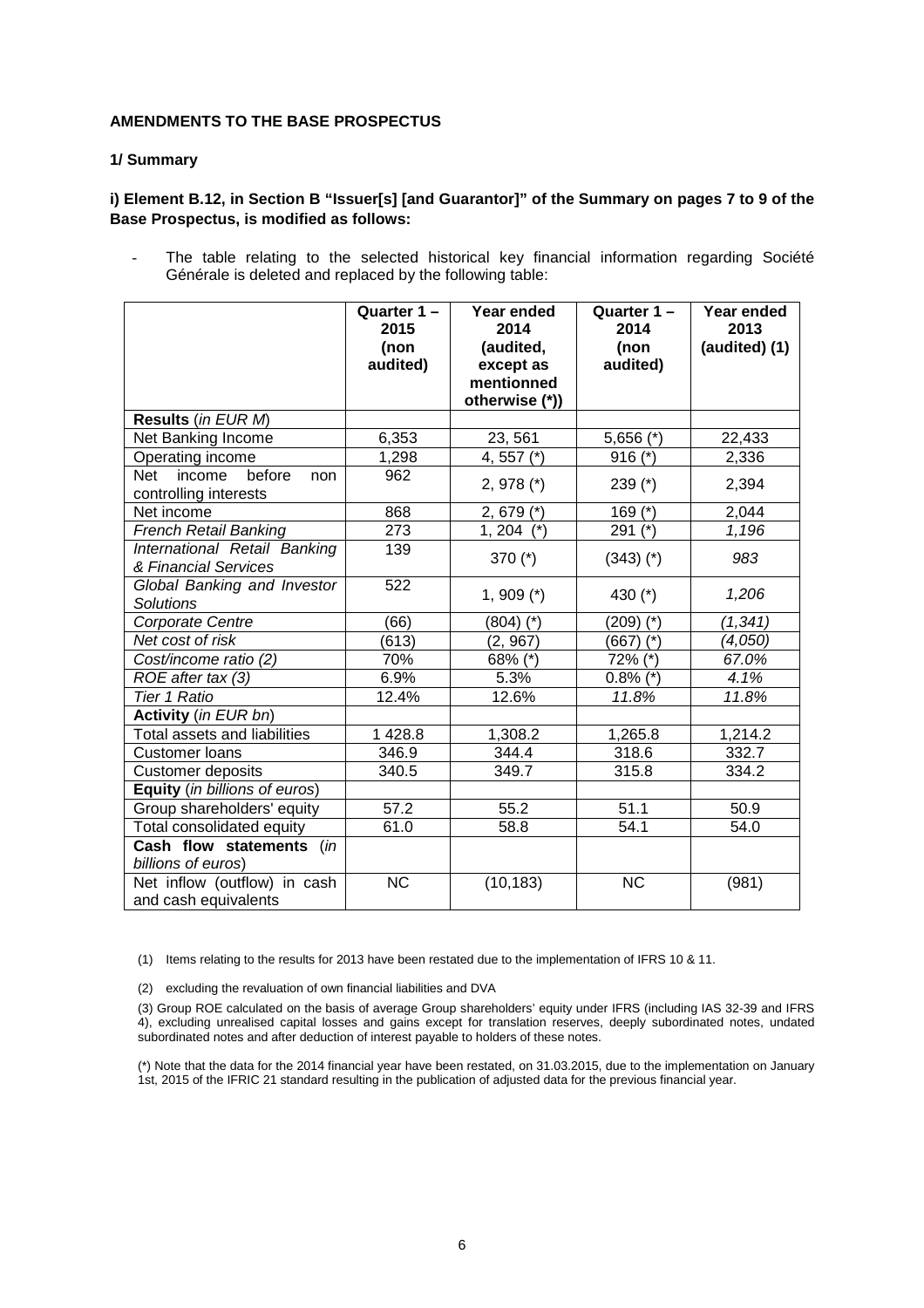The table relating to the selected historical key financial information regarding SGA Société Générale Acceptance N.V. is deleted and replaced by the following table:

| (in K\$)                                | December 31, 2014<br>(audited) | December 31, 2013<br>(audited) |
|-----------------------------------------|--------------------------------|--------------------------------|
| Net banking income                      |                                | 0                              |
| Net result                              |                                | 0                              |
| <b>Total Assets</b>                     | 31 779 757                     | 45 827 253                     |
| Euro Medium Term Notes and bonds        | 25 644 776                     | 40 963 853                     |
| <b>Financial Instruments (Warrants)</b> | 5 855 262                      | 3 812 549                      |

The table relating to the selected historical key financial information regarding SG Issuer is deleted and replaced by the following table:

| (in $K \in \mathbb{R}$ )                 | December 31, 2014<br>(audited) | December 31, 2013<br>(audited) |
|------------------------------------------|--------------------------------|--------------------------------|
| <b>Operating Revenues</b>                | 110 027                        | 109 588                        |
| <b>Profit from operations</b>            | 209                            | 482                            |
| <b>Profit from continuing operations</b> | 209                            | 482                            |
| <b>Total Assets</b>                      | 23 567 256                     | 21 349 619                     |

- The table relating to the selected historical key financial information regarding SG Option Europe is deleted and replaced by the following table:

| (in $K \in \mathbb{R}$ ) | December 31, 2014<br>(audited) | December 31, 2013<br>(audited) |
|--------------------------|--------------------------------|--------------------------------|
| Net banking income       | $-25925$                       | 27 585                         |
| Net income               | -44 749                        | $-20163$                       |
| <b>Operating income</b>  | $-68925$                       | - 25 820                       |
| <b>Total Assets</b>      | 42 060 158                     | 64 461 264                     |

**-** Element "Significant changes in the issuer's financial or trading position subsequent to the period covered by the historical financial information" is deleted and replaced as follows:

In case of SG Issuer, SGA Société Générale Acceptance N.V. or SG Option Europe as issuer:

Not Applicable. There has been no significant change in the Issuer's financial or trading position since 31 December 2014.

In case of Société Générale as issuer: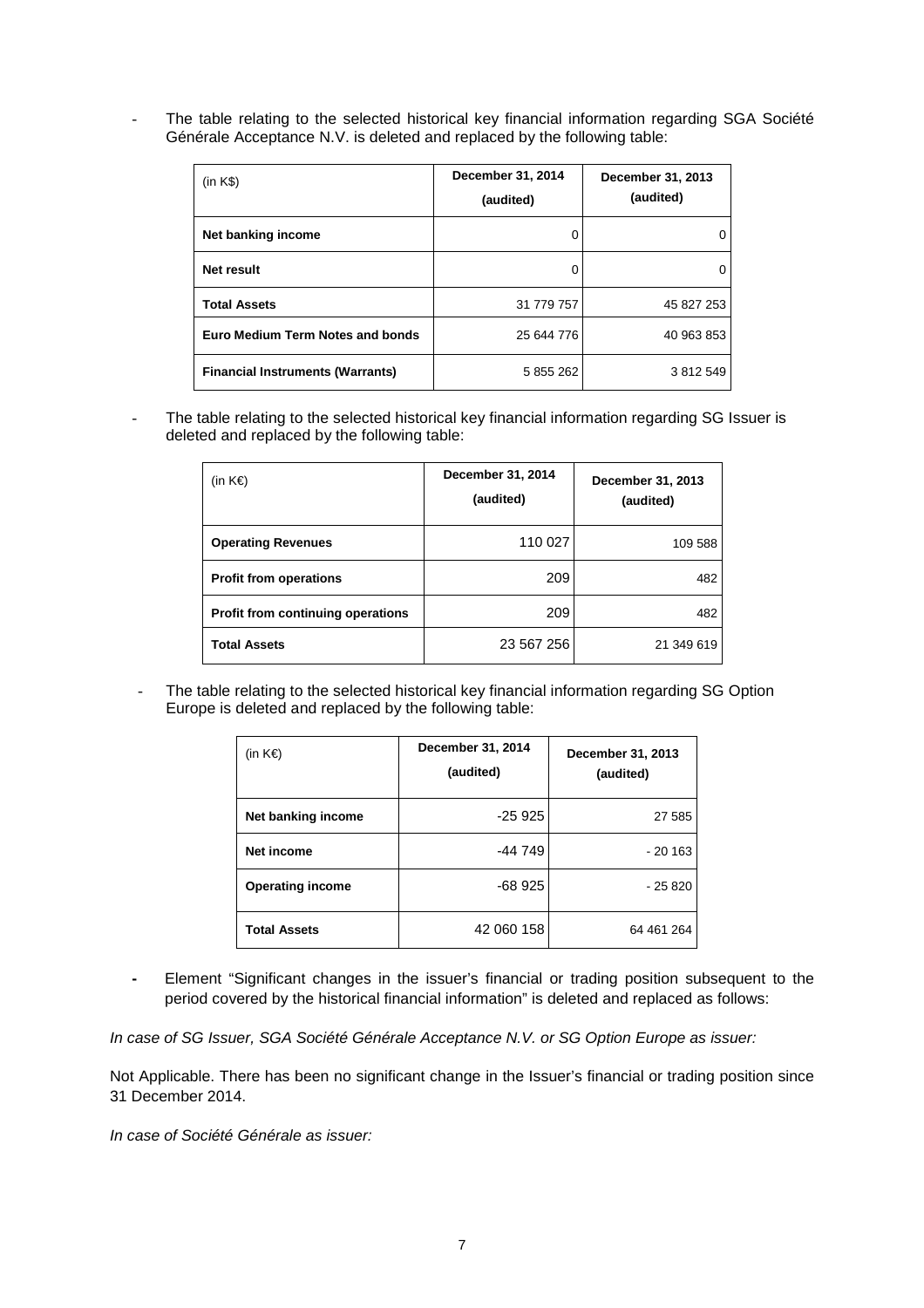Not Applicable. There has been no significant change in the Issuer's financial or trading position since 31 March 2015.

**-** Element "No material adverse change in the prospects of the issuer since the date of its last published audited financial statements" is deleted and replaced as follows:

There has been no material adverse change in the prospects of the Issuer since 31 December 2014.

# **ii) Element C.8, in Section C "Securities" of the Summary on page 13 of the Base Prospectus, is modified as follows:**

The second paragraph of the sub-item C.8 « Limitations to rights attached to the securities » is modified as follows:

- the Issuer may redeem the Notes early on the basis of the [market value] [specified denomination] of these Notes for tax or regulatory reasons [or in case of occurrence of a collateral disruption event] [and if the proportion between the outstanding Notes and the number of Notes initially issued is lower than **[**Specify the percentage**]**]

This amendment shall only apply to Final Terms, the date of which falls on or after the approval of this supplement.

**iii) Element C.9, in Section C "Securities" of the Summary on pages 14-15 of the Base Prospectus, is modified as follows:** 

In the table, the definition of "**Specified Period(s)/Interest Payment Date(s)**" should now be read as "**Specified Period(s)/Interest Payment Date(s)[(i)]**".

This amendment shall only apply to Final Terms, the date of which falls on or after the approval of this supplement.

**iv) Element C.18, in Section C "Securities" of the Summary on pages 21-24 of the Base Prospectus, is modified as follows:** 

In the table, the definition of "**Specified Period(s)/Interest Payment Date(s)**" should now be read as "**Specified Period(s)/Interest Payment Date(s)[(i)]**".

In the table, the definition of "**Automatic Early Redemption Date(s)**" should now be read as "**Automatic Early Redemption Date(s)[(i)]**".

In the table, the definition of "**Optional Redemption Date(s)**" should now be read as "**Optional Redemption Date(s)[(i)]**".

This amendment shall only apply to Final Terms, the date of which falls on or after the approval of this supplement.

### **2/ Form of Final Terms**

On page 148, in order to cure an inaccuracy with the Summary, Item 6 (ii) is modified as follows:

| - 6. | (i) Issue Date: | [Insert the date] |
|------|-----------------|-------------------|
|      | [(DD/MM/YYYY)]  |                   |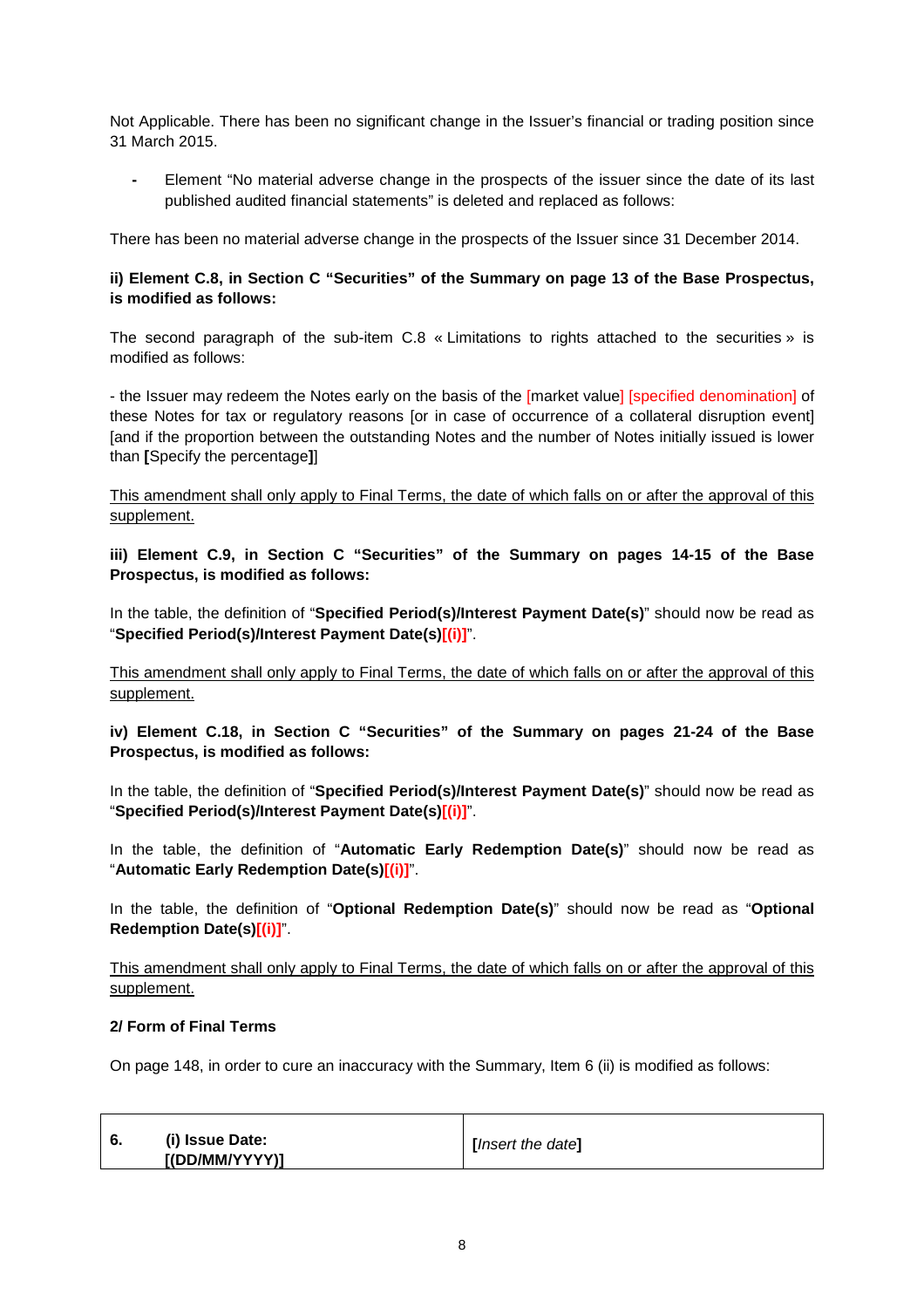|                                                     | [NB: For Preference Share Linked Notes, the Preference Shares should already be in issue.<br>For Warrant Linked Notes, the Warrants should already be in issue]                                                                       |  |  |
|-----------------------------------------------------|---------------------------------------------------------------------------------------------------------------------------------------------------------------------------------------------------------------------------------------|--|--|
| (ii) Interest Commencement Date:<br>[ (DD/MM/YYYY)] | [Not Applicable] [Issue Date] <i>[Insert the interest</i><br>commencement date [In case of fungible issue<br>and there is a fixed interest or a structured<br>interest, insert the issue date of the previous<br>tranche <sup>1</sup> |  |  |

This amendment shall only apply to Final Terms, the date of which falls on or after the approval of this supplement.

# **3/ Terms and Conditions of the English Law Notes and the Uncertificated Notes / Terms and Conditions of the French Law Notes**

# **i) On page 225, the seventh paragraph of Condition 4.1 is completed as follows:**

Payments will be subject in all cases to (i) any fiscal or other laws and regulations applicable thereto in the place of payment, but without prejudice to the provisions of Condition 6 and (ii) any withholding or deduction required pursuant to (a) Section 871(m) of the U.S. Internal Revenue Code of 1986 (the Code), (b) an agreement described in Section 1471(b) of the Code, U.S. Internal Revenue Code of 1986 (the **Code**) or (c) otherwise imposed pursuant to Section 871(m) or Sections 1471 through 1474 of the Code, any regulations or agreements thereunder, any official interpretations thereof, or (without prejudice to the provisions of Condition 6 (Taxation)) any law implementing an intergovernmental agreement with respect approach thereto.

This amendment shall only apply to Final Terms, the date of which falls on or after the approval of this supplement.

### **ii) On page 241, Condition 5.5.1 is modified as follows:**

### **5.5.1 Optional Redemption Amount(s)**

In the case of Notes other than Preference Share Linked Notes and Warrants Linked Notes:

The Optional Redemption Amount(s) shall be determined in accordance with one of the following options:

### **Option 1:**

Optional Redemption Amount = Specified Denomination multiplied by a percentage indicated in the applicable Final Terms

### **Option 2:**

a) Optional Redemption Amount shall be determined on the basis of the Final Redemption Amount as defined in the applicable Final Terms, calculated on the valuation date linked to the relevant Optional Redemption Date

b) If the Notes are Open end Notes, the Optional Redemption Amount indicated in the relevant Final Terms shall be the product of (i) Specified Denomination and (ii) the Product Formula of the Final Redemption Amount in the Additional Terms and Conditions relating to Formulae corresponding to the Reference of the Product [and the Option as the case may be] specified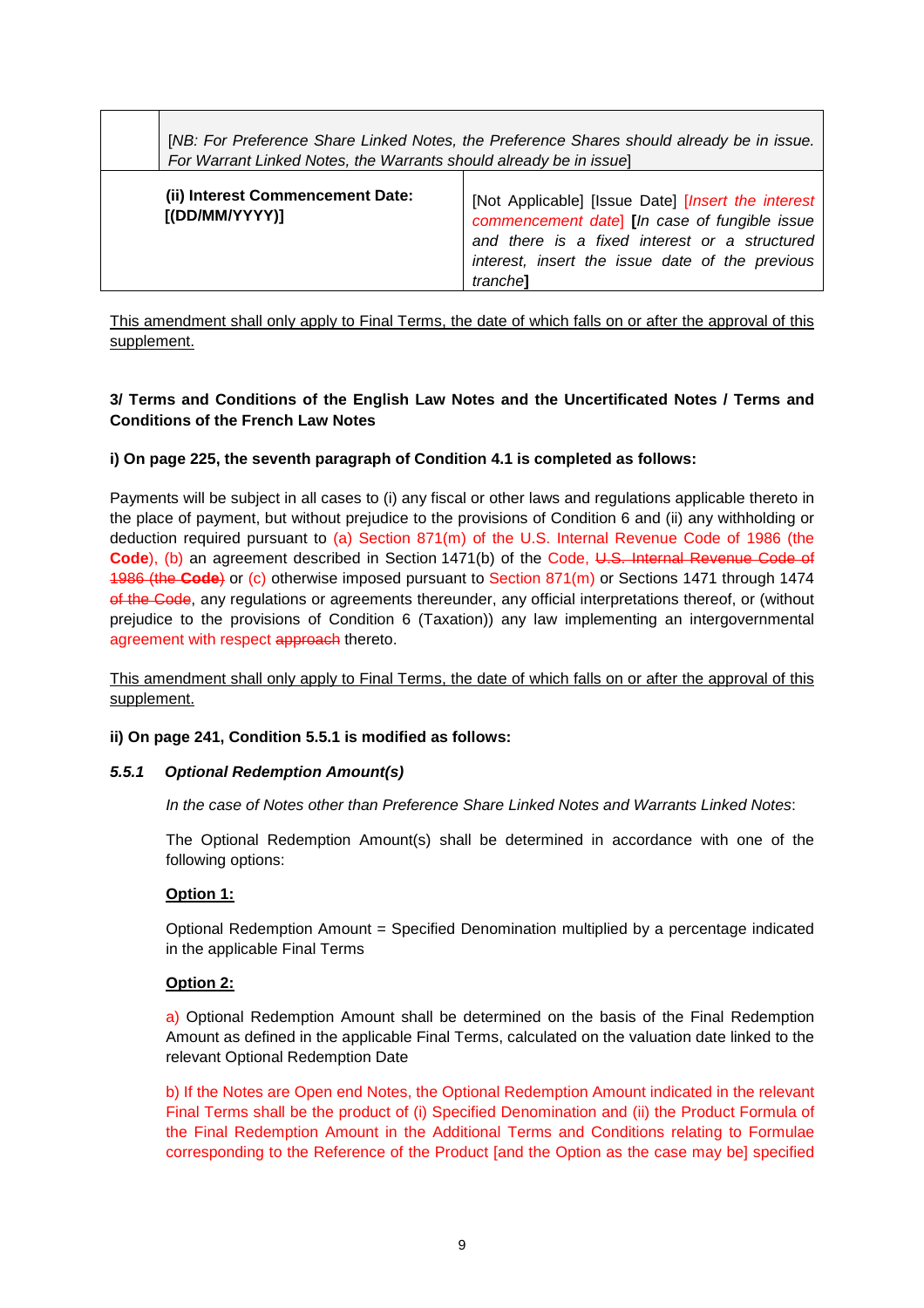in the applicable Final Terms, but calculated on the valuation date linked to the relevant Optional Redemption Date.

### **Option 3:**

Optional Redemption Amount shall be equal to the Market Value (as defined in Condition 5.9 below);

and for each of the options above, if relevant and appropriate, with interest accrued to (but excluding or, in respect of Uncertificated Swedish Notes, and including) the relevant Optional Redemption Date(s).

In the case of Preference Share Linked Notes and Warrants Linked Notes:

The Optional Redemption Amount(s) shall be equal to the Early Redemption Amount per Calculation Amount, as defined in the Additional Terms and Conditions for Preference Share Linked Notes and the Additional Terms and Conditions for Warrant Linked Notes, respectively.

Any such redemption in respect of Swedish Notes shall be in accordance with the CSD Rules and the notice to Noteholders shall also specify the Swedish Notes or amounts of the Swedish Notes to be redeemed or in respect of which such option has been so exercised and the procedures for partial redemptions laid down in the CSD Rules.

This amendment shall only apply to Final Terms, the date of which falls on or after the approval of this supplement.

### **iii) On page 294, Condition 5.5.1 is modified as follows:**

### **5.5.1 Optional Redemption Amount(s)**

The Optional Redemption Amount(s) shall be determined in accordance with one of the following options:

### **Option 1:**

Optional Redemption Amount(s) = Specified Denomination multiplied by a percentage indicated in the applicable Final Terms

### **Option 2:**

a) Optional Redemption Amount(s) shall be determined on the basis of the Final Redemption Amount as defined in the applicable Final Terms, calculated on the valuation date linked to the relevant Optional Redemption Date(s)

b) If the Notes are Open end Notes, the Optional Redemption Amount(s) indicated in the relevant Final Terms shall be the product of (i) Specified Denomination and (ii) the Product Formula of the Final Redemption Amount in the Additional Terms and Conditions relating to Formulae corresponding to the Reference of the Product [and the Option as the case may be] specified in the applicable Final Terms, but calculated on the valuation date linked to the relevant Optional Redemption Date(s).

### **Option 3:**

Optional Redemption Amount(s) shall be equal to the Market Value (as defined in Condition 5.9 below);

and for each of the options above, if relevant and appropriate, with interest accrued to the relevant Optional Redemption Date(s).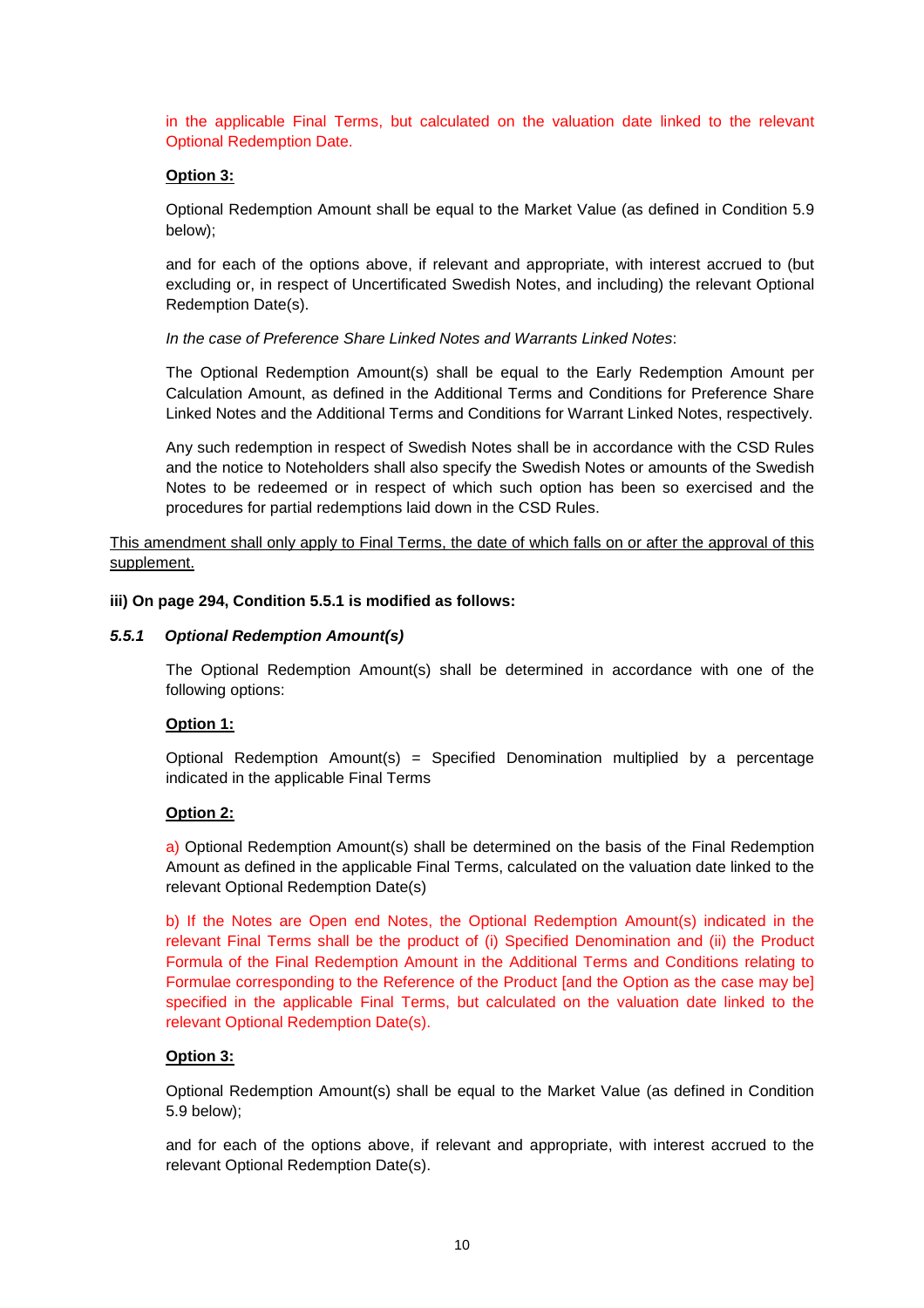This amendment shall only apply to Final Terms, the date of which falls on or after the approval of this supplement.

# **4/ Additional Terms and Conditions relating to Formulae**

### **i) As a consequence of the changes detailed in 3/ i) and 3/ ii) above, on page 317, Condition 1.3.1 is modified as follows:**

# **1.3.1 General principles**

a) Any relevant Product Formula used to determine the Final Redemption Amount of the relevant Product appearing in the paragraph relating to the Reference Product in Condition 3 will be replicated in the clause "Final Redemption Amount" of the Final Terms with the values taken by the **Variable Data,** the **ReferenceFormula(e),** the necessaries **Schedule(s),** the indication of the **Specific Definitions** and/or applicable **Add-ons** set out in Conditions 2.1, 2.2, 2.3, 2.4 and 1.4 below:

| <b>Final Redemption Amount:</b> | Unless previously redeemed, the Issuer shall redeem the<br>Notes on the [Scheduled] Maturity Date, in accordance<br>with the following provisions in respect of each Note:                                                                                               |
|---------------------------------|--------------------------------------------------------------------------------------------------------------------------------------------------------------------------------------------------------------------------------------------------------------------------|
|                                 | [Insert the Final Redemption Amount of the Product<br>corresponding to the relevant Reference Product. The<br>applicable definitions to the Product Formula(e) will be<br>inserted in the clause "Definitions relating to the Product"<br>of the applicable Final Terms. |

b) If the Notes are Open end Notes, any product of (i) Specified Denomination and (ii) the Product Formula used to determine a Final Redemption Amount in Condition 3. below may be used as an Optional Redemption Amount in which case such product of (i) Specified Denomination and (ii) Product Formula shall be replicated in the clause "Optional Redemption Amount" of the relevant Final Terms and the Reference Product [and the Option as the case may be] for such Final Redemption Amount shall be indicated in such Final Terms.

This amendment shall only apply to Final Terms, the date of which falls on or after the approval of this supplement.

### **ii) On page 316, Condition 1.1 is modified as follows:**

| <b>Structured Interest Amount:</b> | Unless previously redeemed, on [each] [the] Interest<br>Payment Date $[(i)$ (i from t1 to t2)], the Issuer shall pay to<br>the Noteholders, for each Note, an amount determined by<br>the Calculation Agent as follows:                                      |  |
|------------------------------------|--------------------------------------------------------------------------------------------------------------------------------------------------------------------------------------------------------------------------------------------------------------|--|
|                                    | [The sum of each Structured Interest Amount(i)<br>determined in respect of each Valuation Date(i)<br>[occurring before the Interest Payment Date], each<br>Structured Interest Amount(i) being equal to:                                                     |  |
|                                    | [Insert the Structured Interest Amount corresponding to<br>the relevant Reference Product. The applicable<br>definitions to the Product Formula(e) will be inserted in<br>the clause "Definitions relating to the Product" of the<br>applicable Final Terms. |  |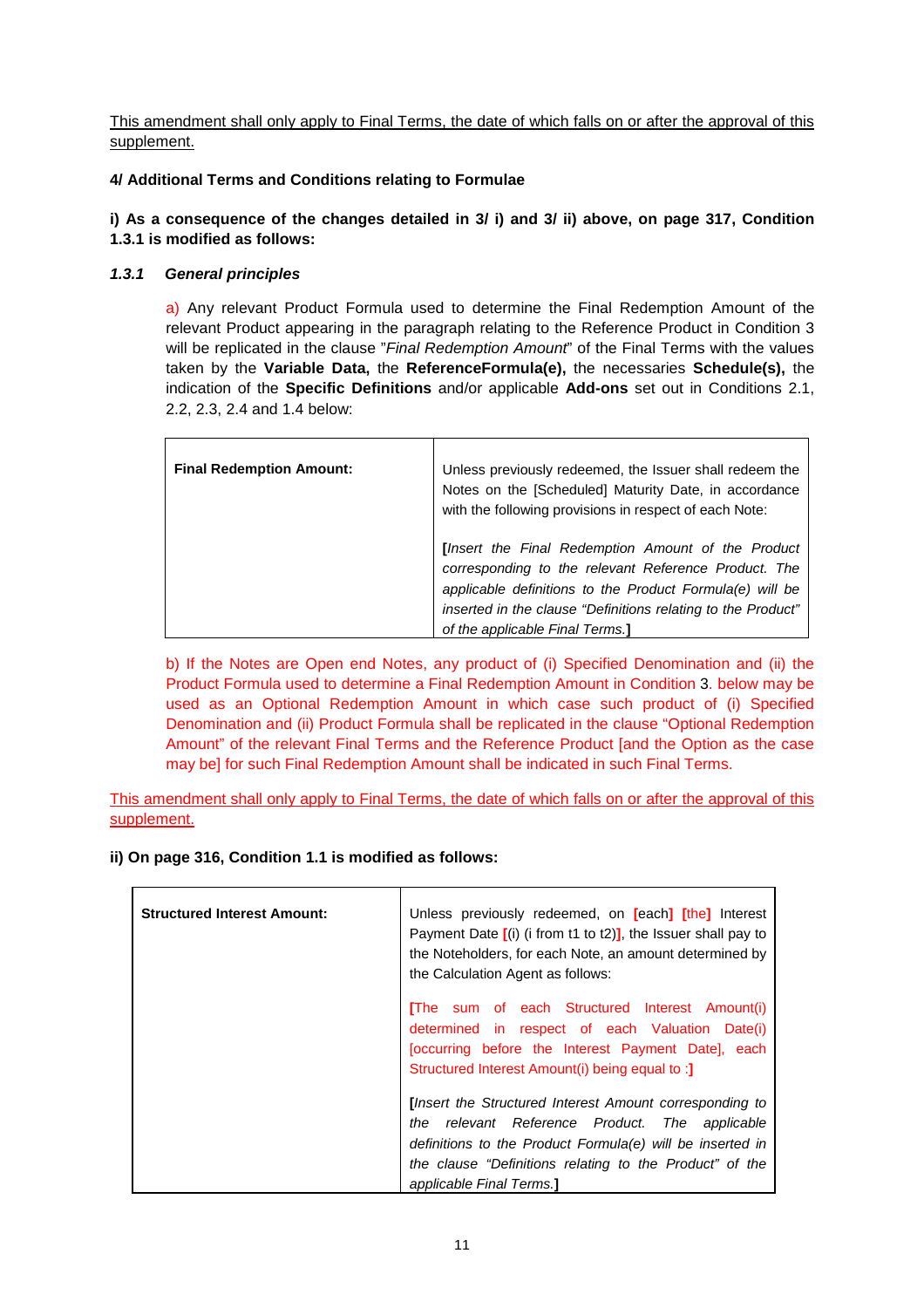This amendment shall only apply to Final Terms, the date of which falls on or after the approval of this supplement.

### **5/ Additional Terms and Conditions for Structured Notes**

### **i) On page 492, a new paragraph is added as follows:**

In order to meet Borsa Italiana's imposed requirements, and for the purpose of Italian Listed Certificates to be listed on the said exchange:

1/ in the Additional Terms and Conditions for Share Linked Notes:

- In the paragraph 3.2.4 "Definitions specific to the Monetisation until the Maturity Date" on page 506, the value of **Associated Costs** shall be equal to 0 (zero);
- In the paragraph 3.3.1 "Hedging Disruption, Increased Cost of Hedging and Insolvency Filing and consequences" on page 509, the sub-paragraph D shall not apply.

2/ in the Additional Terms and Conditions for Index Linked Notes:

- In the paragraph 3.2.4 "Definitions specific to the Monetisation until the Maturity Date" on page 522, the value of **Associated Costs** shall be equal to 0 (zero);
- In the paragraph 3.3.1 "Hedging Disruption, Increased Cost of Hedging and consequences" on page 525, the sub-paragraph D shall not apply.

3/ in the Additional Terms and Conditions for SGI Index Linked Notes :

- In the paragraph 3.2.4 "Definitions specific to the Monetisation until the Maturity Date" on page 541, the value of **Associated Costs** shall be equal to 0 (zero);
- In the paragraph 3.3.1 "Hedging Disruption, Increased Cost of Hedging and consequences" on page 543, the sub-paragraph D shall not apply.

4/ in the Additional Terms and Conditions for Foreign Exchange Linked Notes:

- In the paragraph 3.4 "Definitions specific to the Monetisation until the Maturity Date" on page 604, the value of **Associated Costs** shall be equal to 0 (zero);
- In the paragraph 4.2 "Consequences" on page 607, the sub-paragraph D shall not apply.

5/ in the Additional Terms and Conditions for Commodity Linked Notes, in the paragraph 4.2 "Consequences" on page 625, the sub-paragraph Z shall not apply."

6/ in the Additional Terms and Conditions for Fund Linked Notes, in the paragraph 2.2.1 on page 635, the sub-paragraph Z shall not apply."

### This amendment shall only apply to Final Terms, the date of which falls on or after the approval of this supplement.

### **ii) On page 492, another new paragraph is added as follows:**

Except for the Additional Terms and Conditions for Credit Linked Notes, the Additional Terms and Conditions for Bond Linked Notes, the Additional Terms and Conditions for Preference Share linked Notes and the Additional Terms and Conditions for Warrant Linked Notes for which it does not exist, the following paragraph is modified in all other Additional Terms and conditions for "Underlying" Linked Notes (on pages 509, 525, 543, 562, 579, 589, 597, 607, 626, 635, 793, 833, 848):

"in the absence of any Interest Amount in respect of the Notes, (a) from the Optional  $E\text{arly}$ Redemption Amount (if any), the Automatic Early Redemption Amount (if any) or the Early Redemption Amount (if any) due under one Note on the Optional Redemption Date (if any), the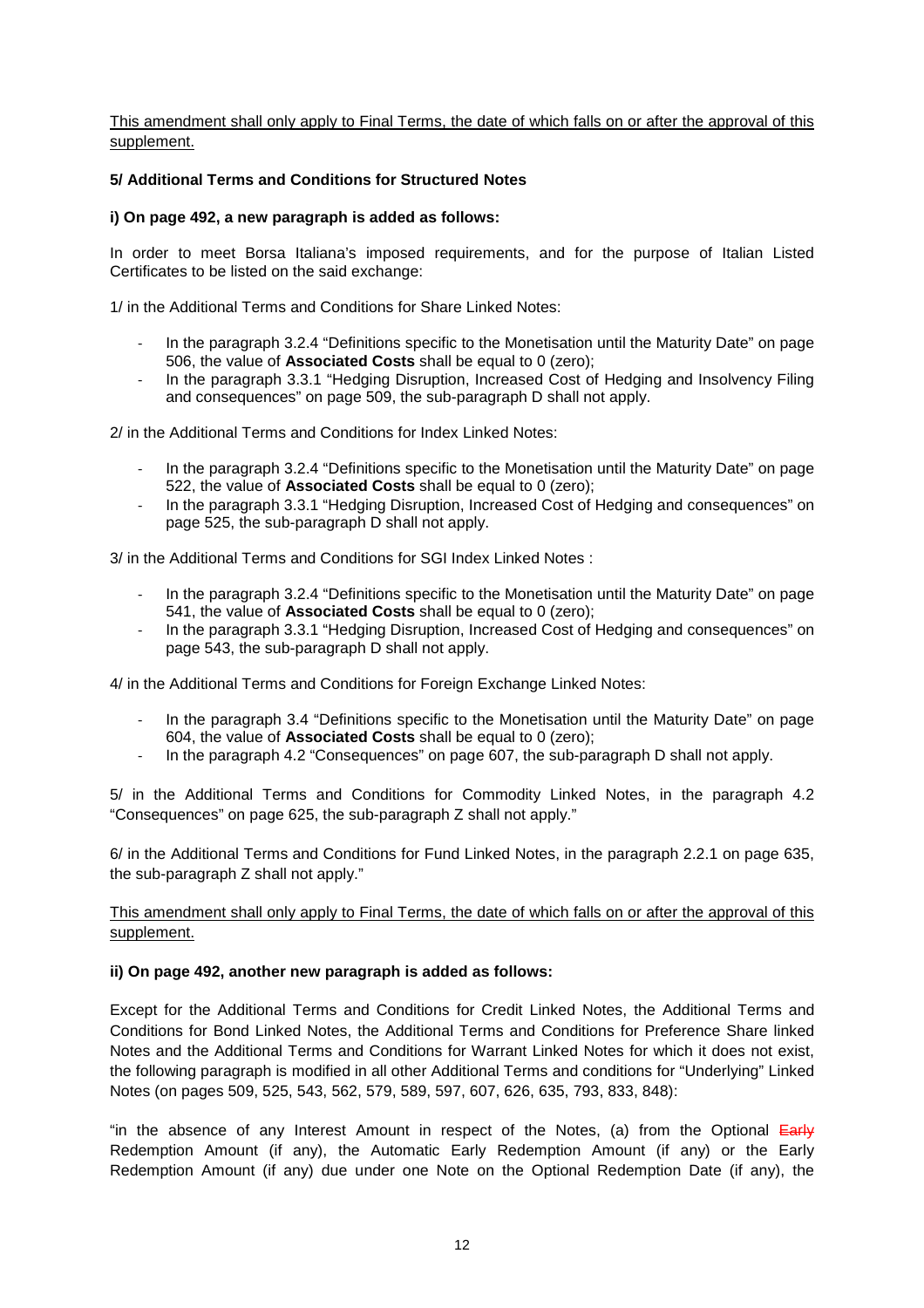Automatic Early Redemption Date (if any) or the payment date of the Early Redemption Amount (if any), whichever comes first, and (b) in the absence of any Optional Redemption Amount, Automatic Early Redemption Amount and Early Redemption Amount in respect of the Notes, from the Final Redemption Amount due under one Note on the Maturity Date, in each case after the occurrence of the Increased Cost of Hedging, the Reduction Amount (the result of such deduction being floored at zero)."

This amendment shall only apply to Final Terms, the date of which falls on or after the approval of this supplement.

### **6/ Description of Société Générale**

**Sub-section 9.2 of Section "Description of Société Générale" on page 892 of the Base Prospectus is deleted and replaced as follows:** 

There has been no significant change in the financial or trading position of Société Générale and its consolidated subsidiaries (taken as a whole) since 31 March 2015.

### **7/ Description of SG Issuer**

### **i) Sub-section 2 of Section "Description of SG Issuer" on page 893 of the Base Prospectus is deleted and replaced as follows:**

| (in K€)                           | December 31, 2014<br>(audited) | <b>December</b><br>31,<br>2013<br>(audited) |
|-----------------------------------|--------------------------------|---------------------------------------------|
|                                   |                                |                                             |
| <b>Operating Revenues</b>         | 110 027                        | 109 588                                     |
|                                   |                                |                                             |
| <b>Profit from operations</b>     | 209                            | 482                                         |
|                                   |                                |                                             |
| Profit from continuing operations | 209                            | 482                                         |
|                                   |                                |                                             |
| <b>Total Assets</b>               | 23 567 256                     | 21 349 619                                  |

### **ii) Sub-section 11.6 of Section "Description of SG Issuer" on page 897 of the Base Prospectus is deleted and replaced as follows:**

There has been no significant change in the financial or trading position of SG Issuer since 31 December 2014.

# **iii) Sub-section 11.7 of Section "Description of SG Issuer" on page 845 of the Base Prospectus is deleted and replaced as follows:**

There has been no material adverse change in the prospects of SG Issuer since 31 December 2014, the date of its last published audited financial statements.

### **7/ Description of SG Option Europe**

**i) Sub-section 2 of Section "Description of SG Option Europe" on page 899 of the Base Prospectus is deleted and replaced as follows:**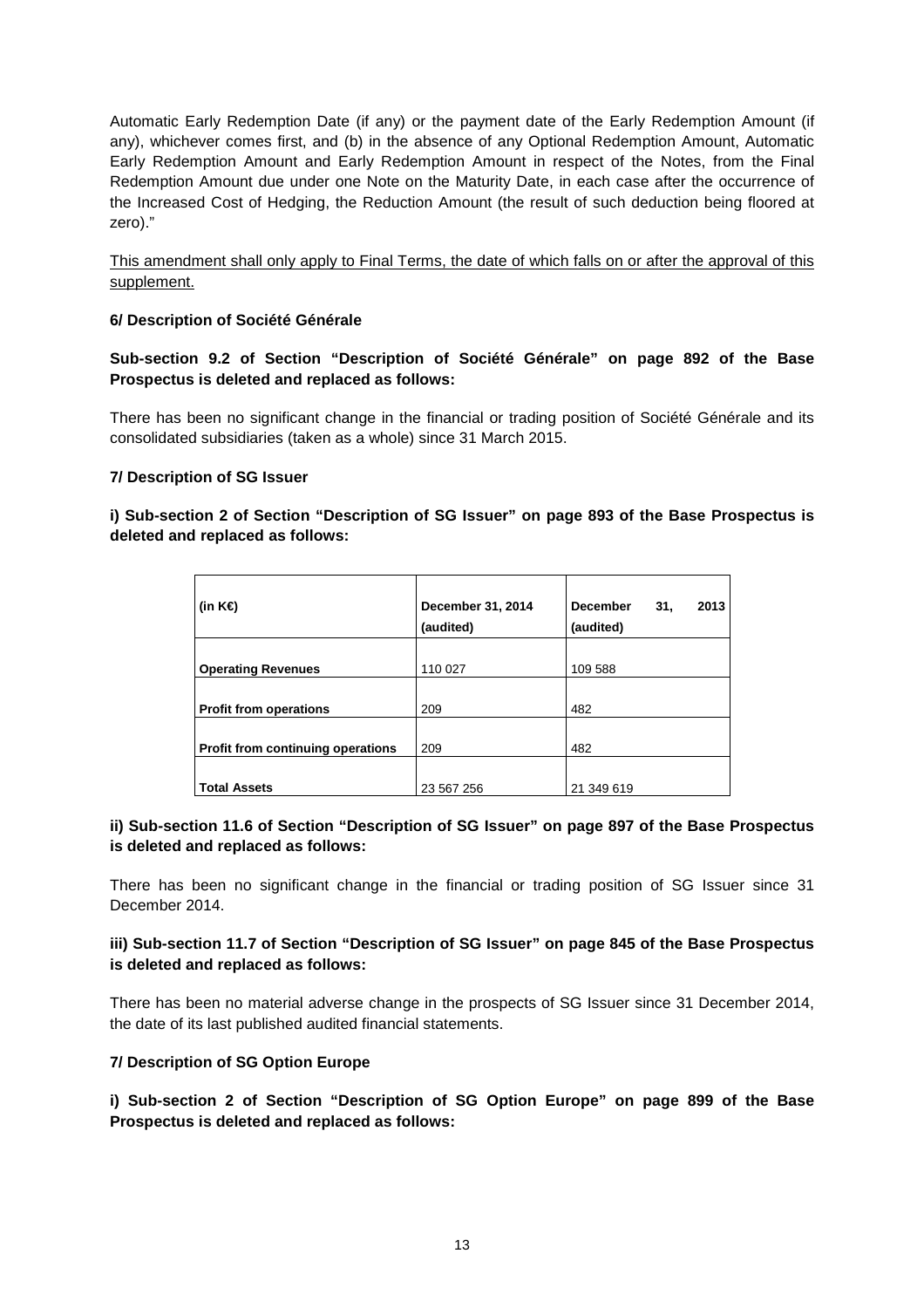| (in K€)                 | December 31, 2014<br>(audited) | <b>December</b><br>2013<br>31,<br>(audited) |
|-------------------------|--------------------------------|---------------------------------------------|
| Net banking income      | $-25925$                       | 27 585                                      |
| Net income              | -44 749                        | $-20.163$                                   |
| <b>Operating income</b> | -68 925                        | $-25820$                                    |
| <b>Total Assets</b>     | 42 060 158                     | 64 461 264                                  |

# **ii) Sub-section 11.6 of Section "Description of SG Option Europe" on page 902 of the Base Prospectus is deleted and replaced as follows:**

There has been no significant change in the financial or trading position of SG Option Europe since 31 December 2014.

**iii) In the section entitled "Financial information concerning SG Option Europe's assets and liabilities, financial position and profits and losses" on page 902, after paragraph 11.6 "Significant change in the financial or trading position", a paragraph 11.7 is inserted as follows:** 

### **11.7 Material adverse change in the prospects of the Issuer**

There has been no material adverse change in the prospects of SG Option Europe since 31 December 2014, the date of its last published audited financial statements.

### **8/ Description of SGA Société Générale Acceptance N.V.**

**i) Sub-section 2 of Section "Description of SGA Société Générale Acceptance N.V." on page 904 of the Base Prospectus is deleted and replaced as follows:** 

| (in K\$)                                | December 31, 2014<br>(audited) | December 31, 2013<br>(audited) |
|-----------------------------------------|--------------------------------|--------------------------------|
| Net banking income                      | O                              | 0                              |
| <b>Net result</b>                       | O                              | 0                              |
| <b>Total Assets</b>                     | 31 779 757                     | 45 827 253                     |
| Euro Medium Term Notes and bonds        | 25 644 776                     | 40 963 853                     |
| <b>Financial Instruments (Warrants)</b> | 5 855 262                      | 3 812 549                      |

# **ii) Sub-section 11.6 of Section "Description of SGA Société Générale Acceptance N.V." on page 907 of the Base Prospectus is deleted and replaced as follows:**

There has been no significant change in the financial or trading position of SGA Société Générale Acceptance N.V. since 31 December 2014.